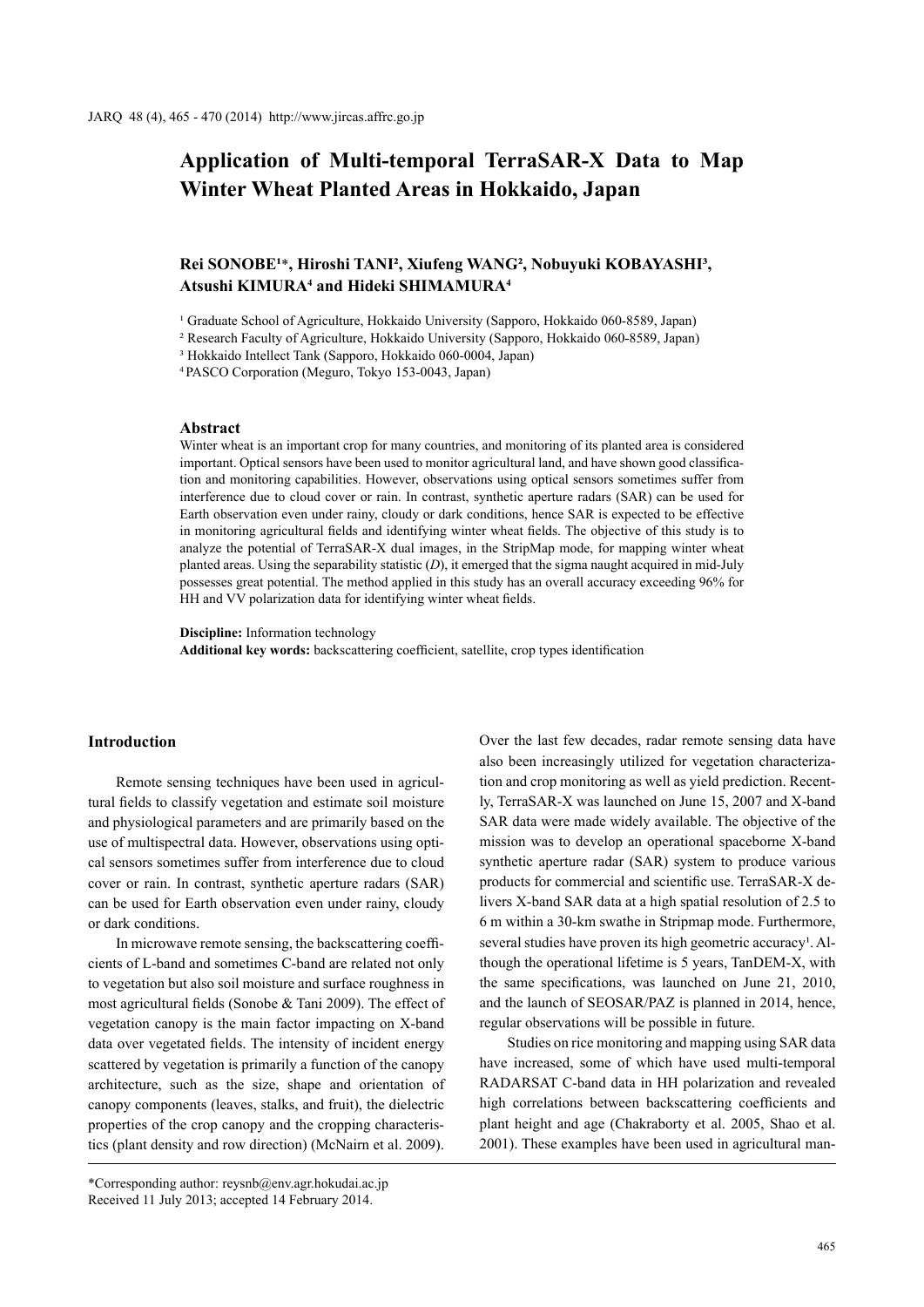

**Fig. 1. Test site located southeast of Hokkaido, Japan**



**Fig. 2. Cultivation calendar for the crops in this study area**

agement to identify rice paddy fields. Compared with other crops, winter wheat has a unique scattering pattern due to seeding in the fall. However, the potential use of satellitebased SAR data for mapping winter wheat fields is not fully understood (Gebhardt et al. 2012). The objectives of this study are to analyze the separability of winter wheat from other crops using TerraSAR-X data and then map the winter wheat planted areas.

## **Materials and methods**

The experimental area of this study is the farming area covering an area of approximately 20.5 km² in the western Tokachi plains, Hokkaido, Japan (Fig. 1). The dominant crops of winter wheat, pulses (azuki and soy), potato, beet and corn (dent corn and sweetcorn) are cultivated on 4,627 fields in the study area. The cultivation calendar for the crops in this study area is presented in Figure 2.

TerraSAR-X data were acquired between May 2 and November 5, 2009. Details of the acquired data are presented in Table 1. TerraSAR-X is a side-looking X-band synthetic aperture radar (SAR) based on active phased array antenna technology (Roth et al. 2004) and flies in a sun-synchronous dawn-dusk 11 day repeat orbit at an altitude of 514 km at the equator.

In this study, L1B Enhanced Ellipsoid Corrected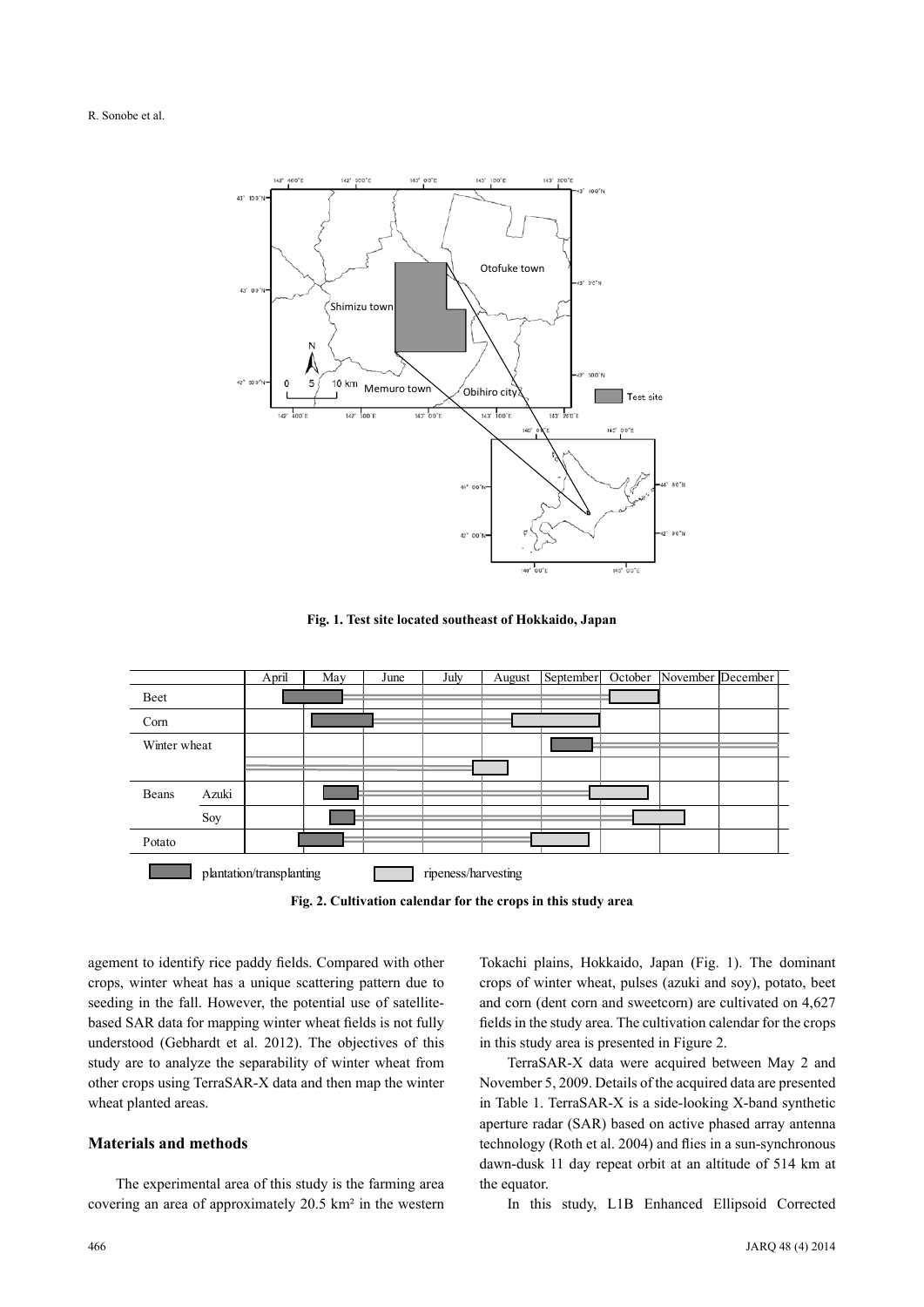| Date                                                                                                                                                                                                                                                                       | Sensor/Mode             | Incidence angle $(°)$ | Pixel spacing (m) | Orbit     | Polarization |
|----------------------------------------------------------------------------------------------------------------------------------------------------------------------------------------------------------------------------------------------------------------------------|-------------------------|-----------------------|-------------------|-----------|--------------|
| May 2, 2009<br>May 13, 2009<br>May 24, 2009<br>June 4, 2009<br>June 26, 2009<br>July 7, 2009<br>July 18, 2009<br>July 29, 2009<br>August 9, 2009<br>August 31, 2009<br>September 11, 2009<br>September 22, 2009<br>October 3, 2009<br>October 14, 2009<br>October 25, 2009 | TerraSAR-X/<br>StripMap | 42.3                  | 2.75              | Ascending | HH, VV       |

**Table 1. Characteristics of the satellite data**

(EEC) products operated in Stripmap mode were used. The TerraSAR-X images were converted from digital numbers to sigma naught using the following equation (Infoterra GmbH 2008):

 $\sigma^0 = 20 \log_{10} DN + 10 \log_{10} CF + 10 \log_{10} (\sin \theta_{loc})$ , (1) where σ° is sigma naught in dB, DN is a TerraSAR-X image digital number, CF is the calibration and processor scaling factor, and  $\theta_{loc}$  is the local incidence angle (Ager & Bresnahan 2009). To compensate for spatial variability and avoid problems related to uncertainty in georeferencing, the average  $\sigma^{\circ}$  (dB) was assigned to each field.

Sigma naught values were calculated for 4,627 fields (533 azuki fields, 722 beet fields, 625 corn fields, 947 potato fields, 301 soy fields and 1,499 winter wheat fields) in the study area. The reference data were provided by Tokachi Nosai as a polygon-shaped file, in which the position of the fields and attribute data such as crop type were included.

The separability statistic (*D*) is used to evaluate separability (Miettinen & Liew 2011). The *D* was calculated to compare the statistical separability of winter wheat using sigma naught as follows (Kaufman & Remer 1994):

$$
D = \frac{\left| \overline{x}_1 - \overline{x}_2 \right|}{s_1 + s_2}, (2)
$$

where  $\bar{x}$  and  $\bar{s}$  are the mean and standard deviation of the sigma naught values of analyzed crop types, respectively, and defined as follows:

$$
\overline{x}_{i} = \frac{\sum_{k=1}^{n} x_{i,k}}{n}, (3)
$$
\n
$$
s_{i} = \sqrt{\frac{\sum_{k=1}^{n} (x_{i,k} - \overline{x}_{i})^{2}}{n}}, (4)
$$

where  $x_{i,k}$  is a pixel value, which is equal to a sigma naught value in dB units, *k* is a given pixel, and *n* is the number of pixels of a given crop type (*i*). The *D* normalizes the difference in the means by the sum of standard deviations. The standard theory on feature separation is that features are well separated if the distance between the class mean values is large compared with the standard deviation (Shi et al. 1994). In the case of  $D = 1$ , this allows an overlap of nearly 16% of the samples. We visually verified that the histograms of the data acquired on July 18 revealed high *D* values.

Finally, the thresholds were calculated using Otsu's method (Otsu 1979) to distinguish between winter wheat and other crops and the accuracy of the results was assessed by comparison with the reference data provided by Tokachi Nosai. In addition to the overall accuracy, the accuracies of the user and producer were also calculated.

## **Results and discussion**

Table 2 presents the *D* values between winter wheat and the other five crop types for all obtained TerraSAR-X data. On May 2, the values were very low because the winter wheat fields were sparsely vegetated and the other fields had just been seeded and their soil was nearly bare. However, the difference in growth became clear over time. The main backscatter response was volume scattering in the winter wheat fields, whereas that of other crops was surface scattering. Consequently, low backscattering for winter wheat was observed and the *D* values increased until the period from June 26 to July 18. Afterward, the winter wheat plants became mature, whereupon diffuse reflection was the predominant response in the winter wheat fields, and the sigma naught values were high, which meant the difference in backscattering between the winter wheat fields and others became unclear and the *D* values declined. The winter wheat and other crops were harvested in mid-August.

The *D* values obtained here indicate that the sigma naught values acquired during the period June 26 to July 18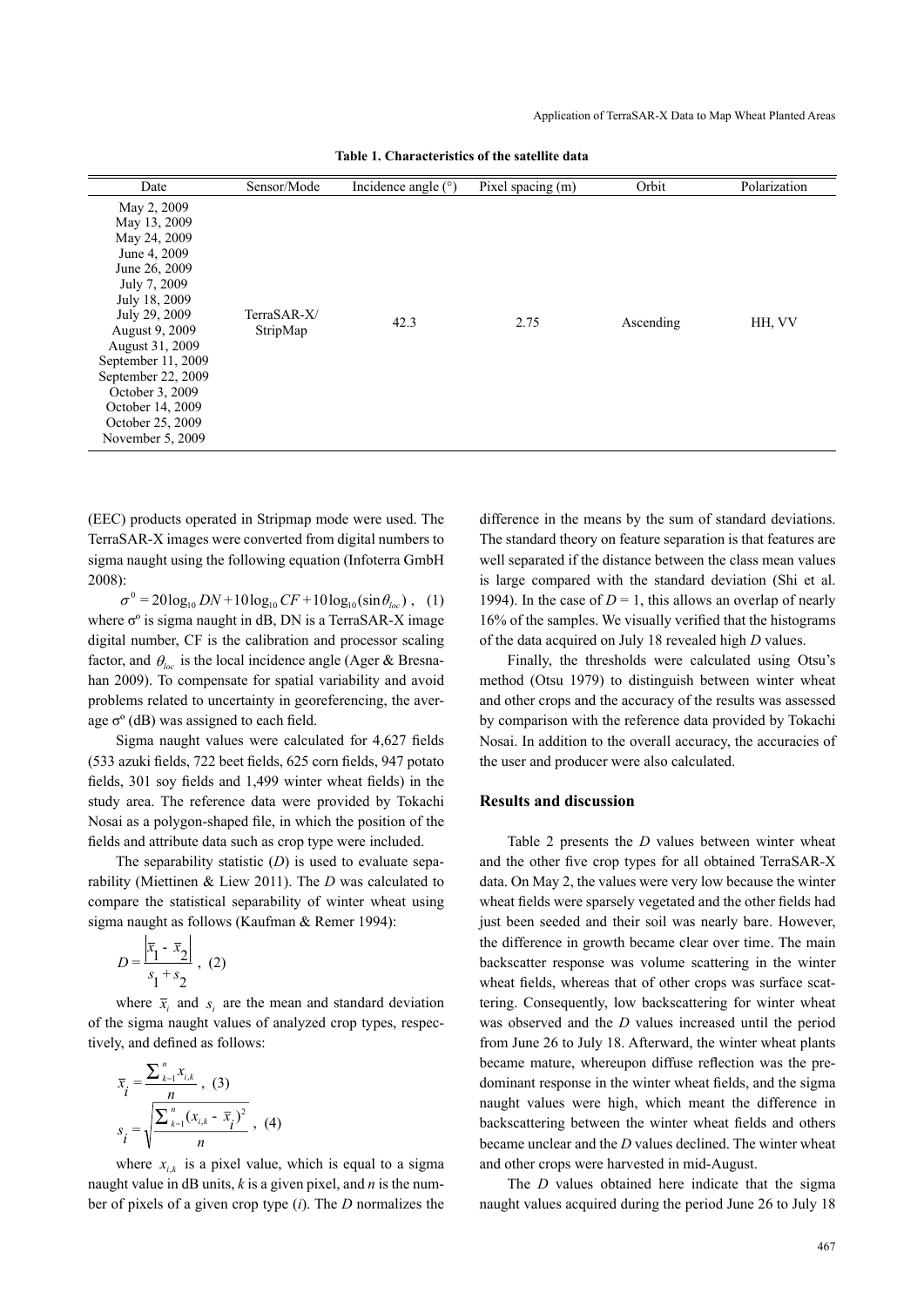R. Sonobe et al.

|           | Target for | Separability statistic D |           |              |                          |           |            |            |            |
|-----------|------------|--------------------------|-----------|--------------|--------------------------|-----------|------------|------------|------------|
|           | comparison | May 2                    | May 13    | May 24       | June 4                   | June 26   | July 7     | July 18    | July 29    |
|           | Azuki      | 0.219                    | 0.487     | 0.485        | 0.093                    | 0.333     | 0.554      | 0.853      | 0.471      |
|           | Beet       | 0.275                    | 0.295     | 0.014        | 0.694                    | 1.220     | 1.272      | 1.139      | 0.681      |
| HH        | Corn       | 0.230                    | 0.189     | 0.346        | 0.174                    | 0.527     | 0.685      | 0.902      | 0.557      |
|           | Poteto     | 0.207                    | 0.198     | 0.026        | 0.734                    | 1.088     | 1.012      | 0.729      | 0.500      |
|           | Soy        | 0.223                    | 0.400     | 0.471        | 0.196                    | 0.551     | 0.665      | 0.856      | 0.522      |
|           | Azuki      | 0.056                    | 0.622     | 0.362        | 0.350                    | 0.615     | 0.692      | 0.849      | 0.678      |
|           | Beet       | 0.140                    | 0.463     | 0.081        | 0.763                    | 1.421     | 1.372      | 1.090      | 0.847      |
| <b>VV</b> | Corn       | 0.069                    | 0.438     | 0.197        | 0.377                    | 0.693     | 0.700      | 0.761      | 0.636      |
|           | Poteto     | 0.070                    | 0.371     | 0.086        | 0.827                    | 1.359     | 1.211      | 0.792      | 0.745      |
|           | Soy        | 0.058                    | 0.555     | 0.344        | 0.413                    | 0.789     | 0.769      | 0.798      | 0.681      |
|           |            |                          |           |              |                          |           |            |            |            |
|           |            |                          |           |              |                          |           |            |            |            |
|           | Target for |                          |           |              | Separability statistic D |           |            |            |            |
|           | comparison | August 9                 | August 31 | September 11 | September 22             | October 3 | October 14 | October 25 | November 5 |
|           | Azuki      | 0.227                    | 0.182     | 0.322        | 0.422                    | 0.330     | 0.150      | 0.023      | 0.073      |
|           | Beet       | 0.536                    | 0.558     | 0.610        | 0.698                    | 0.720     | 0.542      | 0.476      | 0.211      |
| HH        | Corn       | 0.367                    | 0.255     | 0.291        | 0.205                    | 0.061     | 0.005      | 0.018      | 0.034      |
|           | Poteto     | 0.389                    | 0.397     | 0.297        | 0.194                    | 0.021     | 0.021      | 0.009      | 0.055      |
|           | Soy        | 0.232                    | 0.120     | 0.270        | 0.285                    | 0.249     | 0.215      | 0.107      | 0.015      |
|           | Azuki      | 0.405                    | 0.333     | 0.375        | 0.452                    | 0.325     | 0.159      | 0.015      | 0.114      |
|           | Beet       | 0.658                    | 0.627     | 0.657        | 0.748                    | 0.747     | 0.581      | 0.508      | 0.239      |
| <b>VV</b> | Corn       | 0.396                    | 0.251     | 0.271        | 0.216                    | 0.083     | 0.019      | 0.021      | 0.037      |
|           | Poteto     | 0.524                    | 0.422     | 0.287        | 0.203                    | 0.020     | 0.014      | 0.035      | 0.059      |

**Table 2. Separability of wheat from the other five crop species in TerraSAR-X data. The underlined characters show that these values are optimal for each species**



**Fig. 3. Color composite image illustrating different types of backscattering (RGB: VV on June 26, HH on July 7, VV on July 18)**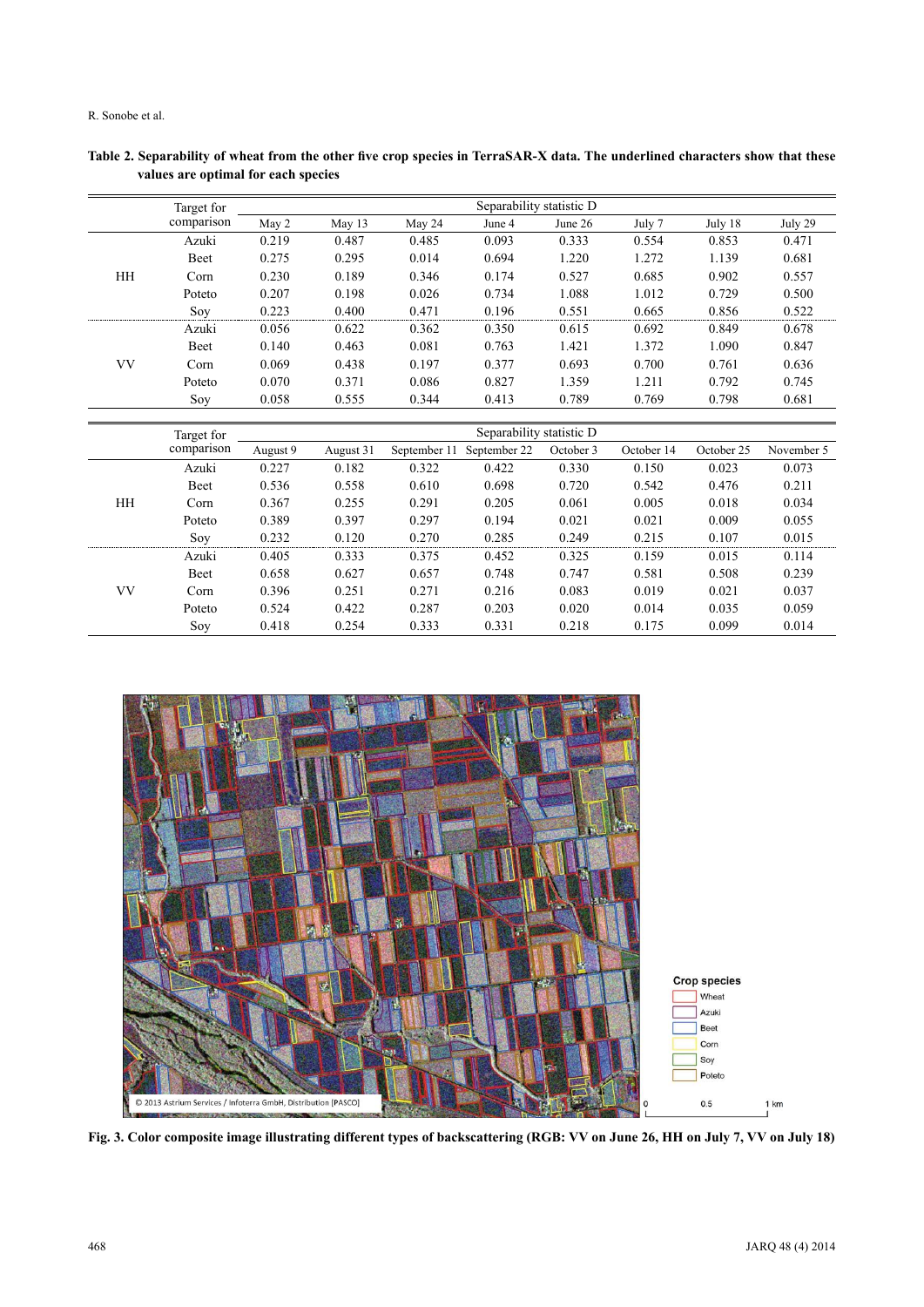

**Fig. 4. Histograms of crop types in sigma naught (dB)**

| Result of           | Reference data | User's   |          |
|---------------------|----------------|----------|----------|
| discriminant        | Wheat          | Others   | accuracy |
| Wheat               | 1,456          | 118      | 92.5%    |
| <b>Others</b>       | 43             | 3,010    | 98.6%    |
| Producer's accuracy | $971\%$        | $96.2\%$ |          |

Overall accuracy: 96.5% Overall accuracy: 96.3%

are useful to identify winter wheat fields. Figure 3 shows the color composite image using the period (VV on June 26 for red, HH on July 7 for green and VV on July 18 for blue). In this image, the winter wheat fields are definitively identified because of the low backscattering by diffuse reflection.

Figure 4 presents histograms of the sigma naught values of HH and VV polarization during the period June 26 to July 18. Overlaps are observed between winter wheat fields and

**Table 3. Accuracy assessment for HH polarization data Table 4. Accuracy assessment for VV polarization data**

| Result of           | Reference data | User's   |          |
|---------------------|----------------|----------|----------|
| discriminant        | Wheat          | Others   | accuracy |
| Wheat               | 1.449          | 119      | $92.4\%$ |
| Others              | 50             | 3,009    | 98.4%    |
| Producer's accuracy | 96 7%          | $96.2\%$ |          |

other crops on June 26 and July 7; the winter wheat field data on July 18 are clearly separated from the others. It was caused by the increase in sigma naught values with growth for soy, azuki and corn, which implies that the separation of the winter wheat fields using a certain threshold value is possible. We employed Otsu's method to determine the threshold values and those obtained by the method were -9.1 and -9.0 dB for HH and VV polarizations, respectively.